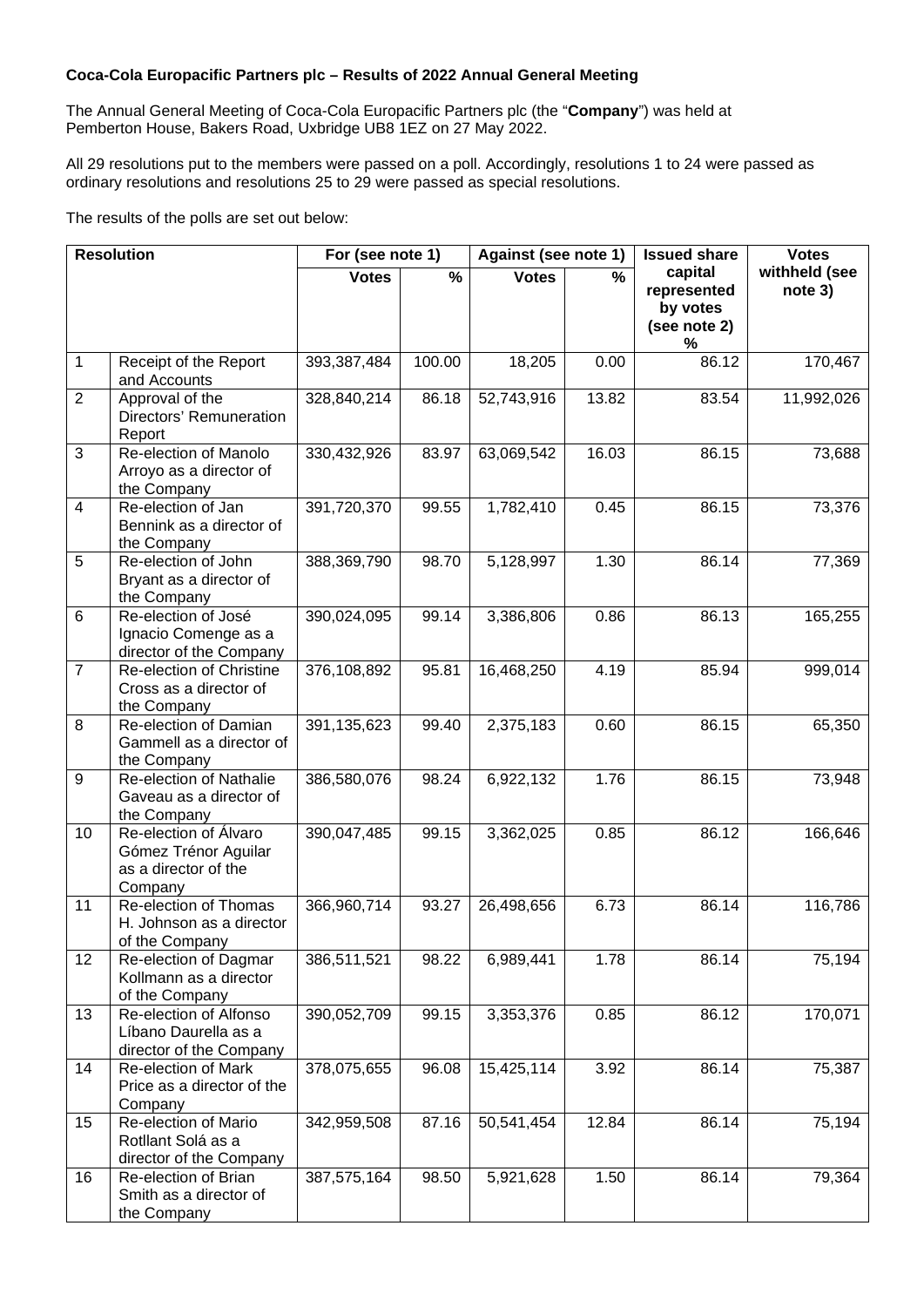| <b>Resolution</b> |                                                                                                                                   | For (see note 1) |               | Against (see note 1) |               | <b>Issued share</b>                                     | <b>Votes</b>             |
|-------------------|-----------------------------------------------------------------------------------------------------------------------------------|------------------|---------------|----------------------|---------------|---------------------------------------------------------|--------------------------|
|                   |                                                                                                                                   | <b>Votes</b>     | $\frac{9}{6}$ | <b>Votes</b>         | $\frac{9}{6}$ | capital<br>represented<br>by votes<br>(see note 2)<br>% | withheld (see<br>note 3) |
| 17                | Re-election of Dessi<br>Temperley as a director<br>of the Company                                                                 | 388,999,021      | 98.86         | 4,501,231            | 1.14          | 86.14                                                   | 75,904                   |
| 18                | Re-election of Garry<br>Watts as a director of<br>the Company                                                                     | 390,245,303      | 99.18         | 3,212,533            | 0.82          | 86.14                                                   | 118,320                  |
| 19                | Reappointment of the<br>Auditor                                                                                                   | 387, 457, 799    | 98.46         | 6,051,766            | 1.54          | 86.15                                                   | 66,591                   |
| 20                | Remuneration of the<br>Auditor                                                                                                    | 391,255,176      | 99.43         | 2,228,779            | 0.57          | 86.14                                                   | 92,201                   |
| 21                | <b>Political Donations</b>                                                                                                        | 392,280,814      | 99.86         | 556,382              | 0.14          | 86.00                                                   | 738,960                  |
| 22                | Authority to allot new<br>shares                                                                                                  | 387,466,967      | 98.46         | 6,044,898            | 1.54          | 86.15                                                   | 64,291                   |
| 23                | Waiver of mandatory<br>offer provisions set out<br>in Rule 9 of the<br>Takeover Code (see<br>note 4)                              | 187,221,383      | 82.48         | 39,759,595           | 17.52         | 49.69                                                   | 166,595,178              |
| 24                | <b>Employee Share</b><br>Purchase Plan                                                                                            | 393,390,559      | 99.96         | 145,611              | 0.04          | 86.15                                                   | 39,986                   |
| 25                | General authority to<br>disapply pre-emption<br>rights                                                                            | 392,532,173      | 99.90         | 386,792              | 0.10          | 86.02                                                   | 657,191                  |
| 26                | General authority to<br>disapply pre-emption<br>rights in connection with<br>an acquisition or<br>specified capital<br>investment | 391,258,798      | 99.56         | 1,718,398            | 0.44          | 86.03                                                   | 598,960                  |
| 27                | Authority to purchase<br>own shares on market                                                                                     | 392,327,304      | 99.81         | 745,187              | 0.19          | 86.05                                                   | 503,665                  |
| 28                | Authority to purchase<br>own shares off market                                                                                    | 392,034,567      | 99.74         | 1,027,395            | 0.26          | 86.05                                                   | 514,194                  |
| 29                | Notice period for<br>general meetings other<br>than annual general<br>meetings                                                    | 383,791,696      | 97.53         | 9,705,622            | 2.47          | 86.14                                                   | 78,838                   |

## *Notes:*

- *1 Votes "For" and "Against" are expressed as a percentage of votes received.*
- *2 As at 12.00pm on Wednesday 25 May 2022, the time by which shareholders who wanted to attend, speak and vote at the AGM must have been entered on the Company's register of members, there were 456,789,240 ordinary shares in issue.*
- *3 A "Vote Withheld" is not a vote in law and is not counted in the calculation of the proportion of votes "For" or "Against" a resolution.*
- *4 Resolution 23 was put to the AGM as a resolution of the shareholders of the Company other than Olive Partners, S.A. ("Olive") or any concert party of Olive.*

In particular, in accordance with Section 6(A) of Appendix 1 to the Takeover Code, the Company announces that shareholders approved resolution 23, setting out the terms of the waiver of mandatory offer provisions in Rule 9 of the Takeover Code (the "**Waiver**").

Olive is currently interested in 166,128,987 shares in the Company and the Waiver does not entitle Olive to be interested in a greater number of shares. The Waiver would allow Olive's interest in shares as a percentage of the